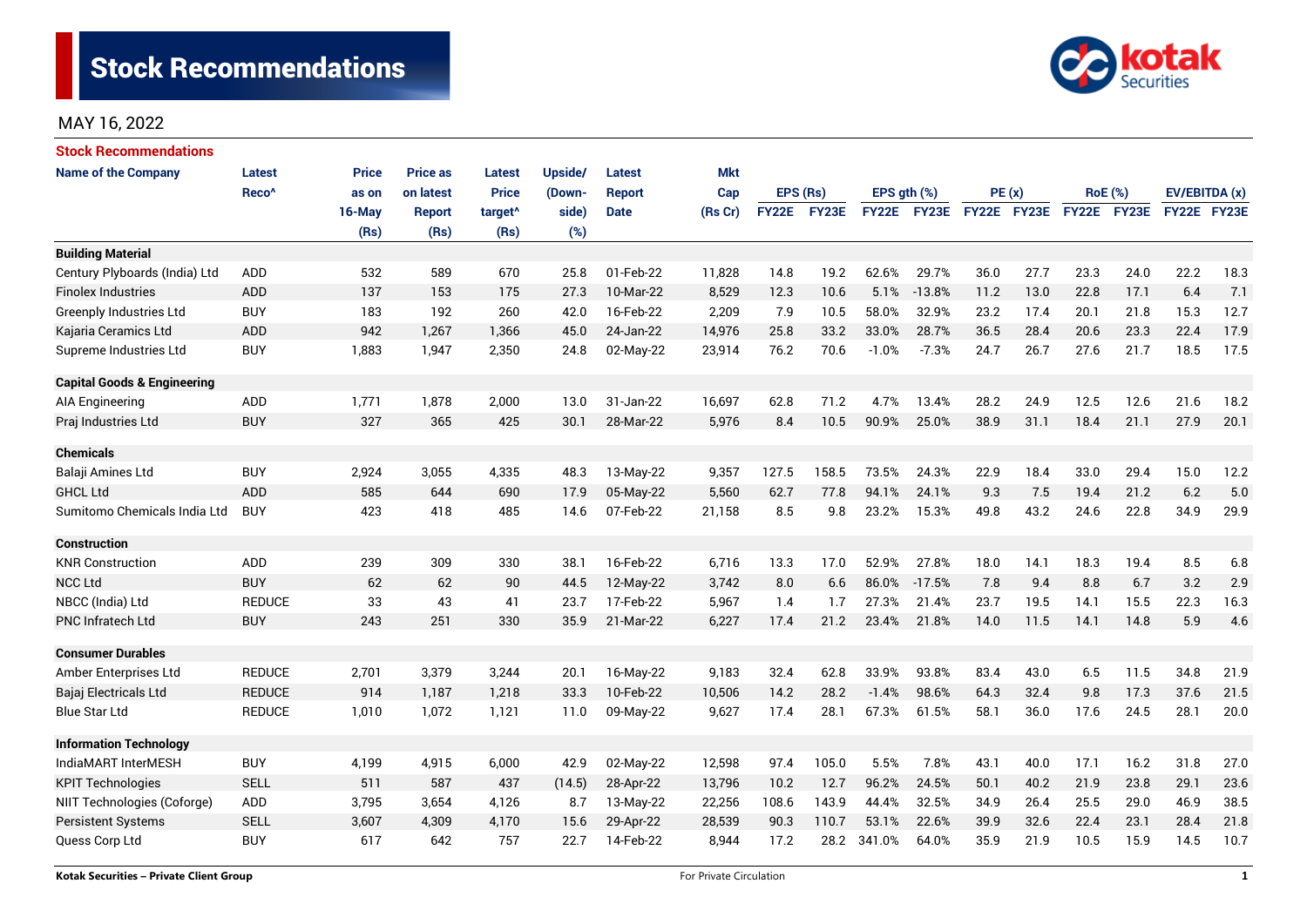

| <b>Stock Recommendations</b>       |                   |              |                 |                     |         |               |            |              |                   |                  |             |             |      |                |      |               |      |
|------------------------------------|-------------------|--------------|-----------------|---------------------|---------|---------------|------------|--------------|-------------------|------------------|-------------|-------------|------|----------------|------|---------------|------|
| <b>Name of the Company</b>         | Latest            | <b>Price</b> | <b>Price as</b> | <b>Latest</b>       | Upside/ | <b>Latest</b> | <b>Mkt</b> |              |                   |                  |             |             |      |                |      |               |      |
|                                    | Reco <sup>^</sup> | as on        | on latest       | <b>Price</b>        | (Down-  | <b>Report</b> | Cap        | EPS (Rs)     |                   | EPS $gth$ $(\%)$ |             | PE(x)       |      | <b>RoE</b> (%) |      | EV/EBITDA (x) |      |
|                                    |                   | 16-May       | <b>Report</b>   | target <sup>^</sup> | side)   | <b>Date</b>   | (Rs Cr)    | <b>FY22E</b> | FY <sub>23E</sub> |                  | FY22E FY23E | FY22E FY23E |      | FY22E FY23E    |      | FY22E FY23E   |      |
|                                    |                   | (Rs)         | (Rs)            | (Rs)                | (%)     |               |            |              |                   |                  |             |             |      |                |      |               |      |
| <b>Metals &amp; Mining</b>         |                   |              |                 |                     |         |               |            |              |                   |                  |             |             |      |                |      |               |      |
| <b>MOIL Ltd</b>                    | <b>BUY</b>        | 157          | 170             | 215                 | 36.8    | 18-Feb-22     | 4,188      | 14.5         | 16.4              | 95.9%            | 13.1%       | 10.8        | 9.6  | 11.5           | 12.2 | 4.9           | 3.7  |
| APL Apollo Tubes Ltd               | <b>BUY</b>        | 889          | 871             | 1,025               | 15.3    | 16-May-22     | 22,216     | 22.4         | 28.4              | $-22.2%$         | 26.8%       | 39.7        | 31.3 | 28.2           | 27.2 | 23.6          | 19.0 |
|                                    |                   |              |                 |                     |         |               |            |              |                   |                  |             |             |      |                |      |               |      |
| Oil & Gas                          |                   |              |                 |                     |         |               |            |              |                   |                  |             |             |      |                |      |               |      |
| Chennai Petroleum Corp             | <b>SELL</b>       | 284          | 255             | 176                 | (38.1)  | 29-Apr-22     | 4,238      | 90.8         | 71.2              | 424.9%           | $-21.6%$    | 3.1         | 4.0  | 58.4           | 30.2 | 4.8           | 5.2  |
| <b>Gujarat Gas</b>                 | ADD               | 560          | 501             | 541                 | (3.5)   | $11-May-22$   | 38,556     | 18.7         | 18.7              | 1.6%             | 0.0%        | 30.0        | 30.0 | 25.1           | 20.5 | 18.8          | 18.4 |
| <b>MRPL</b>                        | <b>SELL</b>       | 74           | 67              | 56                  | (24.1)  | 13-May-22     | 12,930     | 16.9         | 10.9              | $-484.1%$        | $-35.5%$    | 4.4         | 6.8  | 51.6           | 23.5 | 6.9           | 7.4  |
|                                    |                   |              |                 |                     |         |               |            |              |                   |                  |             |             |      |                |      |               |      |
| <b>Paints</b>                      |                   |              |                 |                     |         |               |            |              |                   |                  |             |             |      |                |      |               |      |
| Akzo Nobel India Ltd               | <b>BUY</b>        | 1,764        | 1,887           | 2,670               | 51.4    | 14-Feb-22     | 8,236      | 57.9         | 67.2              | 27.3%            | 16.1%       | 30.5        | 26.2 | 17.9           | 19.7 | 18.2          | 15.5 |
|                                    |                   |              |                 |                     |         |               |            |              |                   |                  |             |             |      |                |      |               |      |
| <b>Pharmaceuticals</b>             |                   |              |                 |                     |         |               |            |              |                   |                  |             |             |      |                |      |               |      |
| Suven Pharmaceuticals              | <b>BUY</b>        | 508          | 534             | 630                 | 24.1    | 11-May-22     | 12,893     | 17.8         | 20.6              | 25.4%            | 15.7%       | 28.5        | 24.6 | 29.7           | 26.2 | 21.4          | 18.5 |
|                                    |                   |              |                 |                     |         |               |            |              |                   |                  |             |             |      |                |      |               |      |
| <b>Transportation</b>              |                   |              |                 |                     |         |               |            |              |                   |                  |             |             |      |                |      |               |      |
| Aegis Logistics Ltd                | <b>BUY</b>        | 194          | 216             | 310                 | 59.5    | 14-Feb-22     | 6,493      | 12.6         | 13.6              | 28.6%            | 7.9%        | 15.4        | 14.3 | 20.4           | 19.0 | 8.7           | 7.7  |
| <b>Allcargo Global Logistics</b>   | <b>BUY</b>        | 321          | 346             | 430                 | 34.0    | 15-Feb-22     | 7,892      | 27.7         | 31.3              | 246.3%           | 13.0%       | 11.6        | 10.2 | 21.2           | 20.1 | 6.2           | 5.1  |
| <b>Blue Dart Express</b>           | <b>BUY</b>        | 6,857        | 6,835           | 8,260               | 20.5    | 09-May-22     | 16,319     | 154.8        | 163.3             | 166.9%           | 5.5%        | 44.3        | 42.0 | 47.0           | 38.6 | 15.5          | 13.8 |
| <b>VRL Logistics Ltd</b>           | <b>BUY</b>        | 570          | 499             | 625                 | 9.7     | 04-Feb-22     | 5,197      | 11.3         | 18.3              | 117.3%           | 61.9%       | 50.4        | 31.1 | 14.3           | 21.6 | 16.1          | 12.2 |
|                                    |                   |              |                 |                     |         |               |            |              |                   |                  |             |             |      |                |      |               |      |
| <b>Others</b>                      |                   |              |                 |                     |         |               |            |              |                   |                  |             |             |      |                |      |               |      |
| Bata India Ltd                     | <b>BUY</b>        | 1,692        | 1,895           | 2,380               | 40.7    | 10-Feb-22     | 21,827     | 27.0         | 36.6              | $-509.1%$        | 35.6%       | 62.7        | 46.2 | 16.3           | 19.4 | 30.5          | 24.3 |
| <b>Central Depository Services</b> | <b>REDUCE</b>     | 1,109        | 1,510           | 1,505               | 35.7    | 10-Feb-22     | 11,645     | 29.9         | 34.8              | 55.7%            | 16.4%       | 37.1        | 31.9 | 28.5           | 26.6 | 28.8          | 24.6 |
| <b>EPL Ltd</b>                     | <b>REDUCE</b>     | 153          | 155             | 160                 | 4.6     | 12-May-22     | 4,816      | 6.8          | 7.2               | $-10.5%$         | 5.9%        | 22.5        | 21.2 | 11.3           | 11.3 | 9.2           | 7.7  |
| JK Paper Ltd                       | ADD               | 338          | 315             | 340                 | 0.7     | 22-Mar-22     | 6,008      | 35.0         |                   | 51.2 146.5%      | 46.3%       | 9.6         | 6.6  | 19.6           | 23.1 | 6.0           | 4.5  |
| Radico Khaitan Ltd                 | <b>REDUCE</b>     | 833          | 903             | 890                 | 6.8     | 08-Apr-22     | 11,080     | 20.6         | 24.5              | 1.5%             | 18.9%       | 40.4        | 34.0 | 14.6           | 15.2 | 25.7          | 22.8 |
| <b>VIP Industries Ltd</b>          | <b>REDUCE</b>     | 588          | 648             | 620                 | 5.4     | 04-Feb-22     | 8,355      | 6.2          |                   | 12.0 -187.3%     | 93.5%       | 94.9        | 49.0 | 14.3           | 23.2 | 42.7          | 26.4 |
| Welspun Corp Ltd                   | <b>SELL</b>       | 186          | 173             | 120                 | (35.4)  | 14-Feb-22     | 4,921      | 11.9         | 9.2               | -49.8%           | $-22.7%$    | 15.6        | 20.2 | 7.8            | 5.9  | 6.4           | 7.2  |

*Source: Kotak Securities - Private Client Group*

All recommendations are with a 12 month perspective from the date of the report/update. Investors are requested to use their discretion while deciding the timing, quantity of investment as well as the exit.

NR NoRated. The investment rating and target price, if any, have been suspended temporarily. Such suspension is in compliance with applicable regulation(s) and/or Kotak Securities policies in circumstances when Kotak Secur

Or its affiliates is acting in an advisory capacity in a merger or strategic transaction involving this company and in certain other circumstances.

**NM Not meaningful**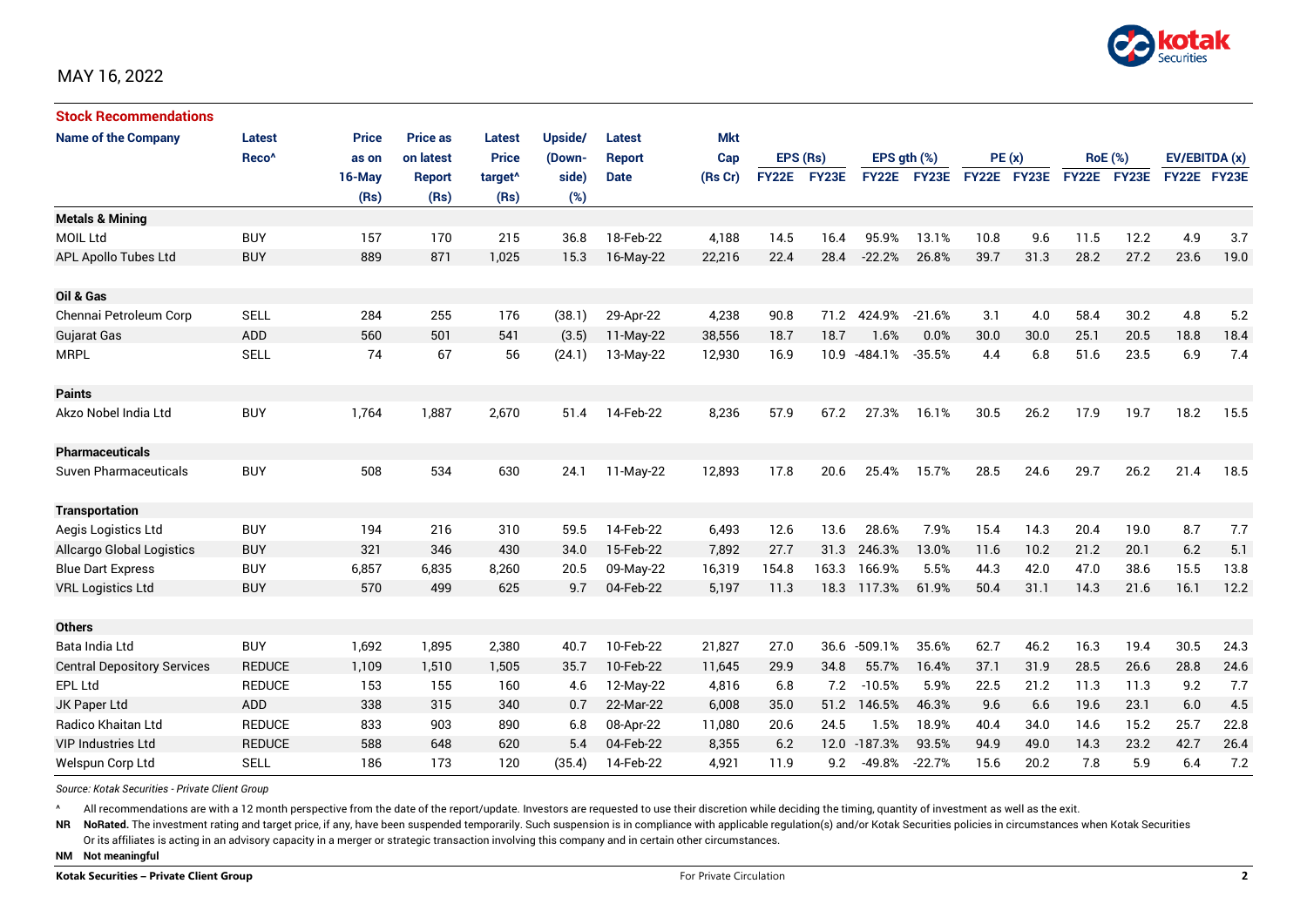

# **RATING SCALE (PRIVATE CLIENT GROUP)**

#### **Definitions of ratings**

| <b>BUY</b>       |                          | - We expect the stock to deliver more than 15% returns over the next 12 months                                                                                                                                                                                                                                                                                                                                                   |
|------------------|--------------------------|----------------------------------------------------------------------------------------------------------------------------------------------------------------------------------------------------------------------------------------------------------------------------------------------------------------------------------------------------------------------------------------------------------------------------------|
| <b>ADD</b>       |                          | - We expect the stock to deliver $5\%$ - 15% returns over the next 12 months                                                                                                                                                                                                                                                                                                                                                     |
| <b>REDUCE</b>    |                          | - We expect the stock to deliver -5% - +5% returns over the next 12 months                                                                                                                                                                                                                                                                                                                                                       |
| <b>SELL</b>      |                          | - We expect the stock to deliver $\lt$ -5% returns over the next 12 months                                                                                                                                                                                                                                                                                                                                                       |
| <b>NR</b>        | $\overline{\phantom{0}}$ | Not Rated. Kotak Securities is not assigning any rating or price target to the stock.                                                                                                                                                                                                                                                                                                                                            |
|                  |                          | The report has been prepared for information purposes only.                                                                                                                                                                                                                                                                                                                                                                      |
| <b>SUBSCRIBE</b> | $-$                      | We advise investor to subscribe to the IPO.                                                                                                                                                                                                                                                                                                                                                                                      |
| <b>RS</b>        | -                        | Rating Suspended. Kotak Securities has suspended the investment rating and price target for this stock, either because there is not a sufficient fundamental basis for determining, or there<br>are legal, regulatory or policy constraints around publishing, an investment rating or target. The previous investment rating and price target, if any, are no longer in effect for this stock and<br>should not be relied upon. |
| <b>NA</b>        |                          | $-$ Not Available or Not Applicable. The information is not available for display or is not applicable                                                                                                                                                                                                                                                                                                                           |
| <b>NM</b>        | $\overline{\phantom{0}}$ | Not Meaningful. The information is not meaningful and is therefore excluded.                                                                                                                                                                                                                                                                                                                                                     |
| <b>NOTE</b>      | $\overline{\phantom{0}}$ | Our target prices are with a 12-month perspective. Returns stated in the rating scale are our internal benchmark.                                                                                                                                                                                                                                                                                                                |

## **FUNDAMENTAL RESEARCH TEAM (PRIVATE CLIENT GROUP)**

| <b>Shrikant Chouhan</b>                                                                                | Arun Agarwal                                                                                                    | <b>Amit Agarwal, CFA</b>            | <b>Hemali Dhame</b>      |
|--------------------------------------------------------------------------------------------------------|-----------------------------------------------------------------------------------------------------------------|-------------------------------------|--------------------------|
| <b>Head of Research</b>                                                                                | Auto & Auto Ancillary                                                                                           | <b>Transportation, Paints, FMCG</b> | Banking & Finance        |
| shrikant.chouhan@kotak.com                                                                             | arun.agarwal@kotak.com                                                                                          | agarwal.amit@kotak.com              | Hemali.Dhame@kotak.com   |
| +91 22 6218 5408                                                                                       | +91 22 6218 6443                                                                                                | +91 22 6218 6439                    | +91 22 6218 6433         |
| <b>Jatin Damania</b>                                                                                   | Purvi Shah                                                                                                      | <b>Rini Mehta</b>                   | K. Kathirvelu            |
| Metals & Mining, Midcap                                                                                | Pharmaceuticals                                                                                                 | <b>Research Associate</b>           | <b>Support Executive</b> |
| jatin.damania@kotak.com                                                                                | purvi.shah@kotak.com                                                                                            | rini.mehta@kotak.com                | k.kathirvelu@kotak.com   |
| +91 22 6218 6440                                                                                       | +91 22 6218 6432                                                                                                | +91 80801 97299                     | +91 22 6218 6427         |
| <b>Sumit Pokharna</b><br>Oil and Gas, Information Tech<br>sumit.pokharna@kotak.com<br>+91 22 6218 6438 | Pankaj Kumar<br><b>Construction, Capital Goods &amp; Midcaps</b><br>pankajr.kumar@kotak.com<br>+91 22 6218 6434 |                                     |                          |

#### **TECHNICAL RESEARCH TEAM (PRIVATE CLIENT GROUP)**

| <b>Shrikant Chouhan</b>    | <b>Amol Athawale</b>    |   |
|----------------------------|-------------------------|---|
| shrikant.chouhan@kotak.com | amol.athawale@kotak.com | F |
| +91 22 6218 5408           | +91 20 6620 3350        | S |
|                            |                         |   |

**Shrikant Chouhan Amol Athawale Sayed Haider** Research Associate [sayed.haider@kotak.com](mailto:sayed.haider@kotak.com) +91 22 62185498

#### **DERIVATIVES RESEARCH TEAM (PRIVATE CLIENT GROUP)**

+91 22 6218 5497 +91 33 6615 6273

**Sahaj Agrawal Prashanth Lalu Prasenjit Biswas, CMT, CFTe** [sahaj.agrawal@kotak.com](mailto:sahaj.agrawal@kotak.com) [prashanth.lalu@kotak.com](mailto:prashanth.lalu@kotak.com) [prasenjit.biswas@kotak.com](mailto:prasenjit.biswas@kotak.com)